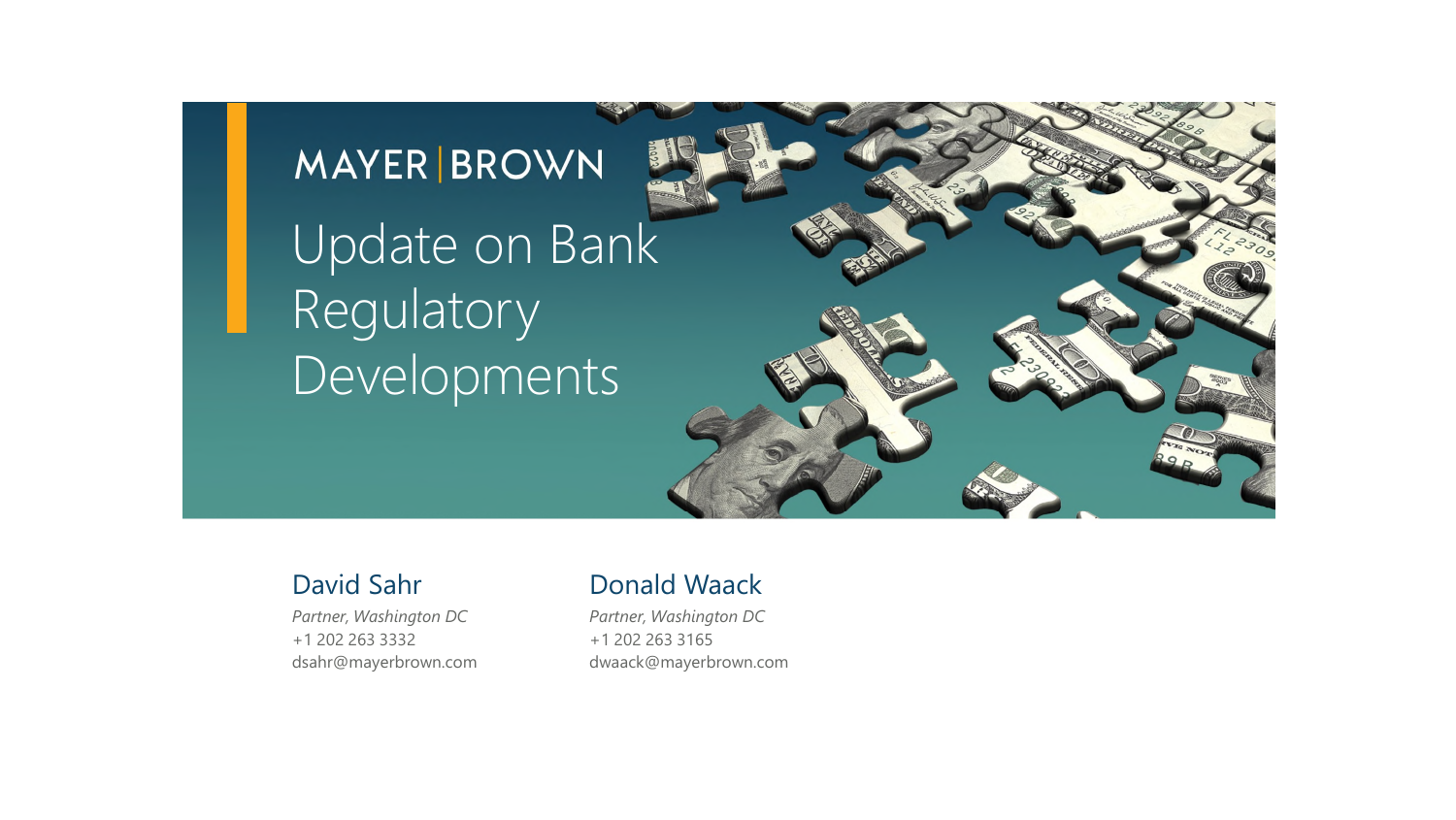

- Federal Reserve Control Proposal
- Federal Reserve Tailoring Proposal for Foreign Banks
- Federal Reserve and FDIC Proposals for Resolution Planning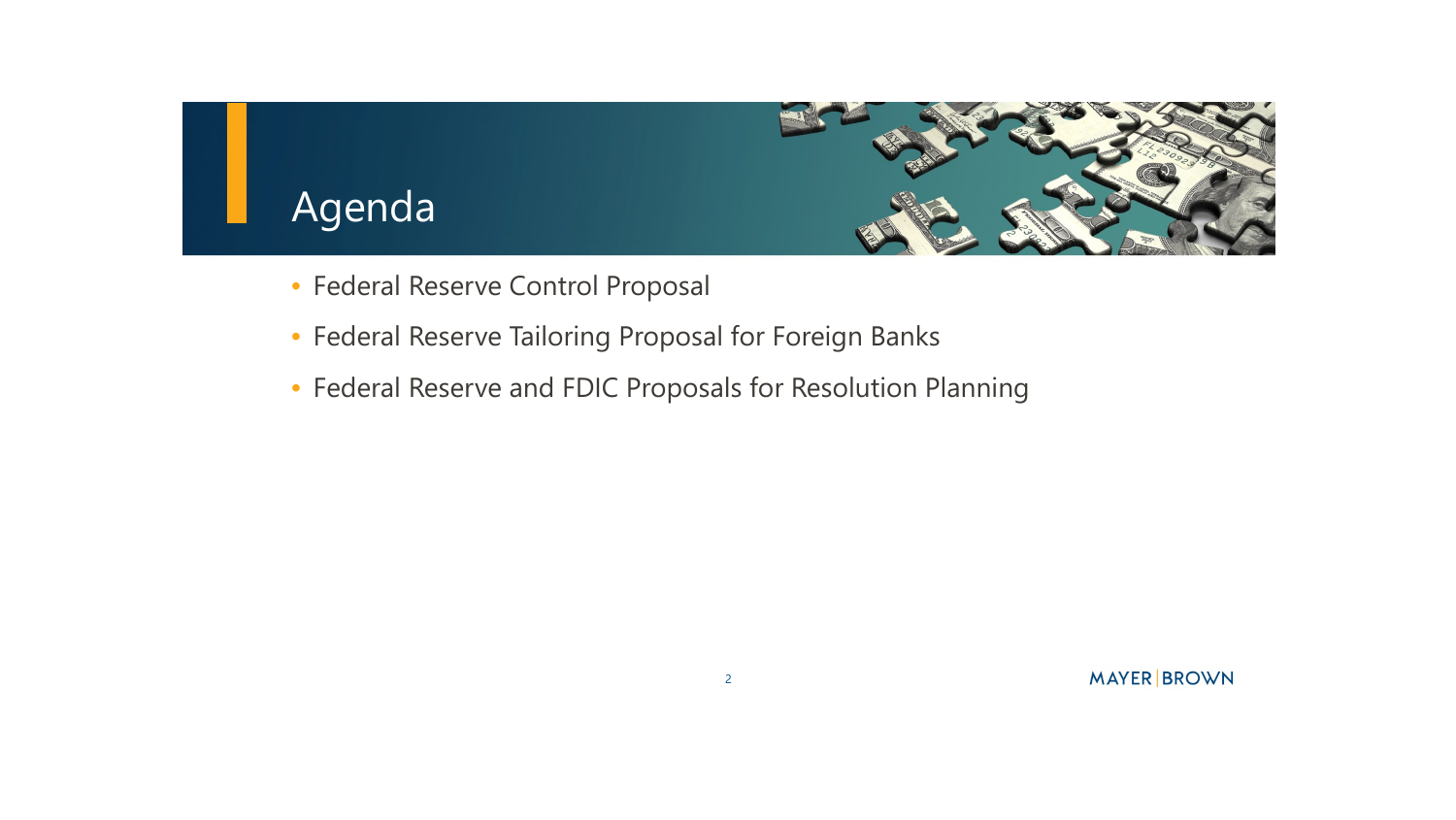

- Definition of "control" is a fundamental aspect of the US Bank Holding Company Act
	- Determines which entities are subject to Section 4 of the BHCA
	- Determines which entities are "banking entities" subject to the Volcker Rule
	- Determines whether an investor in a bank/BHC must itself register as BHC
- Same framework applies for bank and nonbank investments
- Same framework applies for domestic (US) and foreign (non-US) investments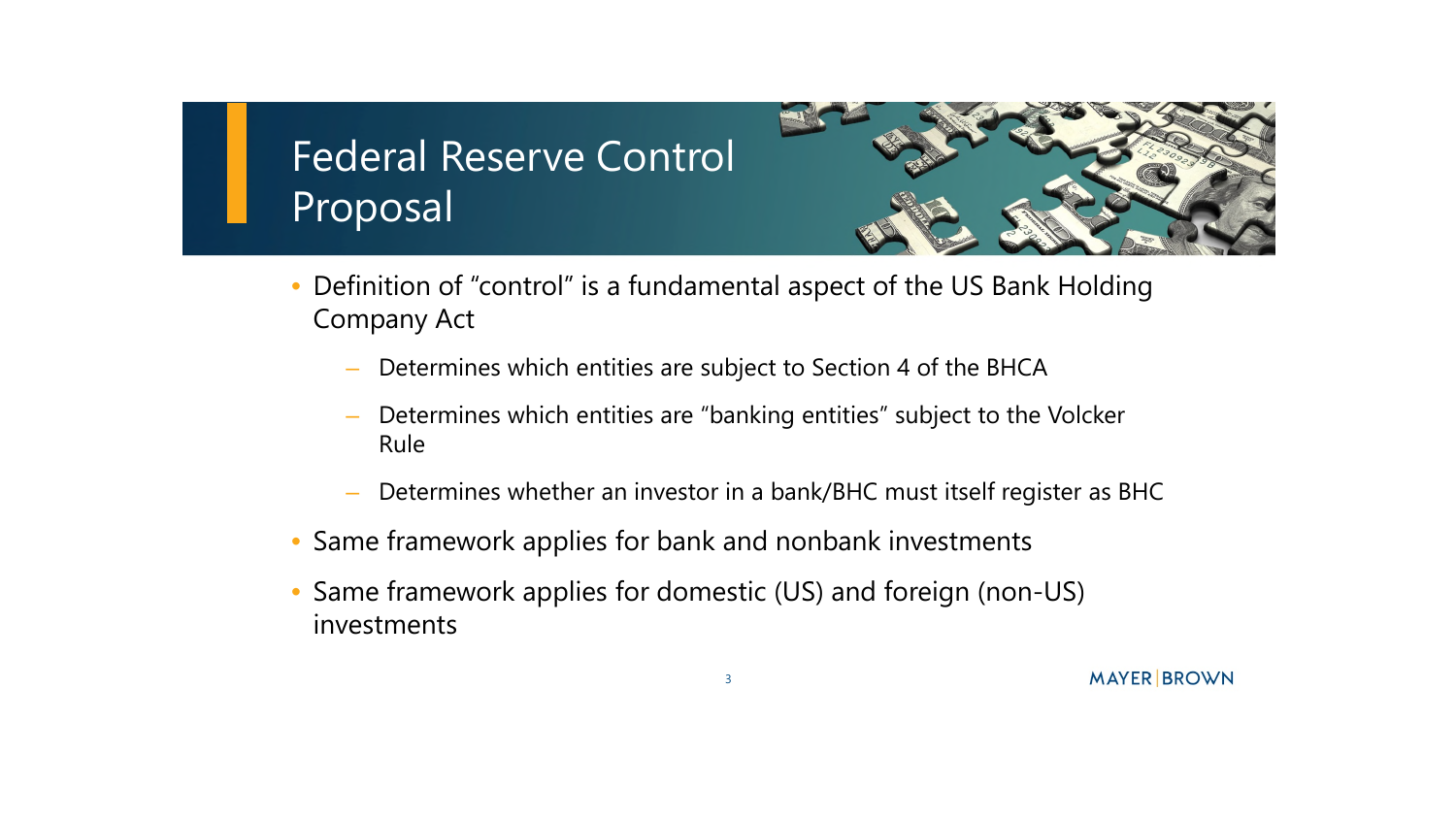- BHCA defines control as:
	- Owning/controlling 25% or more of a class of voting securities
	- Controlling election of majority of directors, trustees, general partners
	- Having the power to exercise a *"controlling influence"* over another company, after notice and opportunity for hearing
- Controlling influence rules have developed for decades through informal/unpublished Fed decisions on individual transactions
- Over the years, Fed has shifted away from focus on *actual control*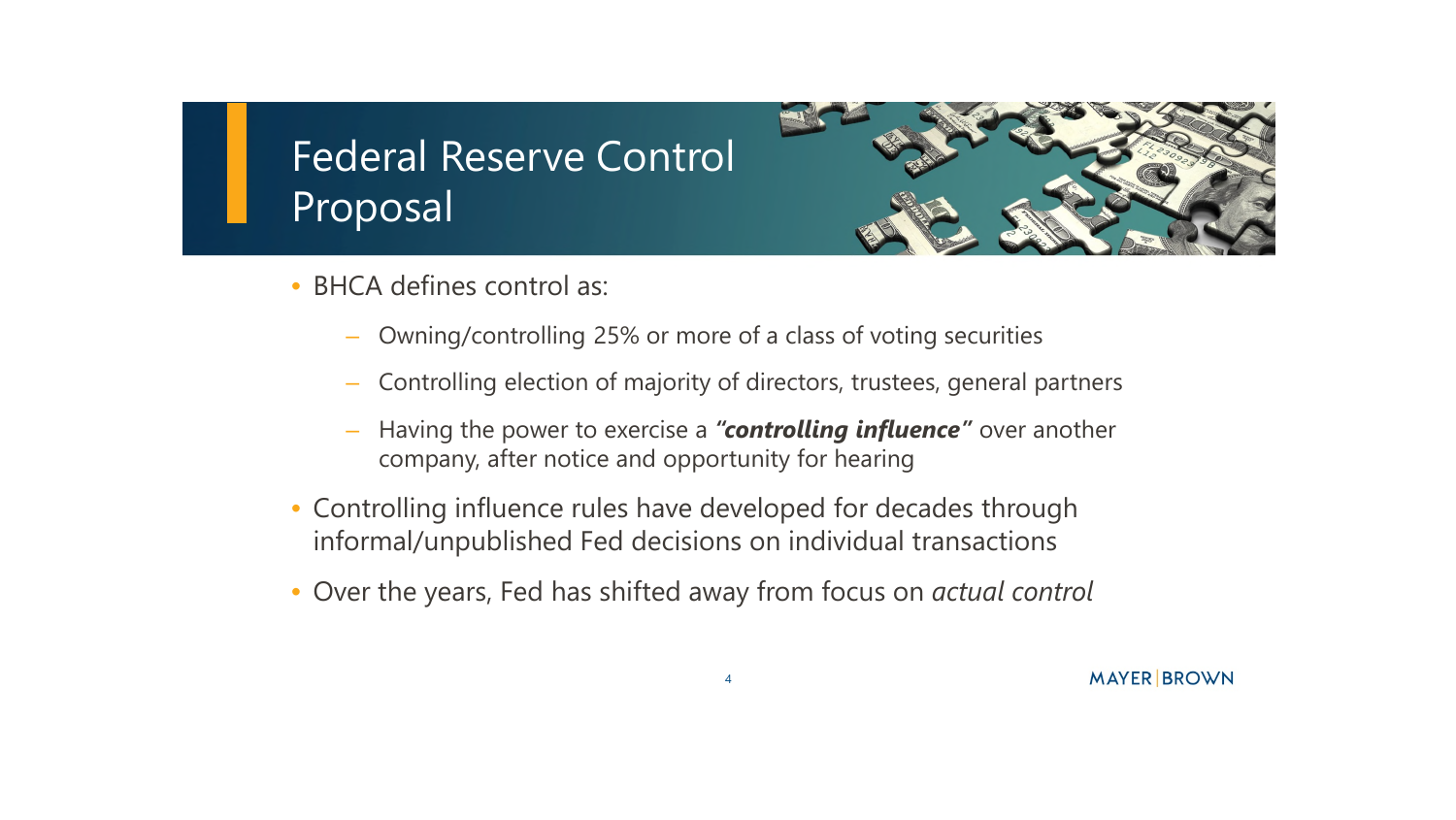

• Current Framework – Indicia of Control

| $\Box$ Voting Shares                      | $\Box$ Non-Voting Equity                 |
|-------------------------------------------|------------------------------------------|
| $\Box$ Board Representation               | $\Box$ Officer/Employee Interlocks       |
| $\Box$ Significant Business Relationships | $\Box$ Contractual Covenants/Veto Rights |

- Limited actionable, written precedent outside a few "bright line" rules
- Lack of legal certainty for many investments/structures
- Impact on minority equity investments particularly pronounced in fintech sector (business relationships)
- Resolution of controlling influence issues often requires protracted engagement with Fed staff—both for new investments and divestitures of control

5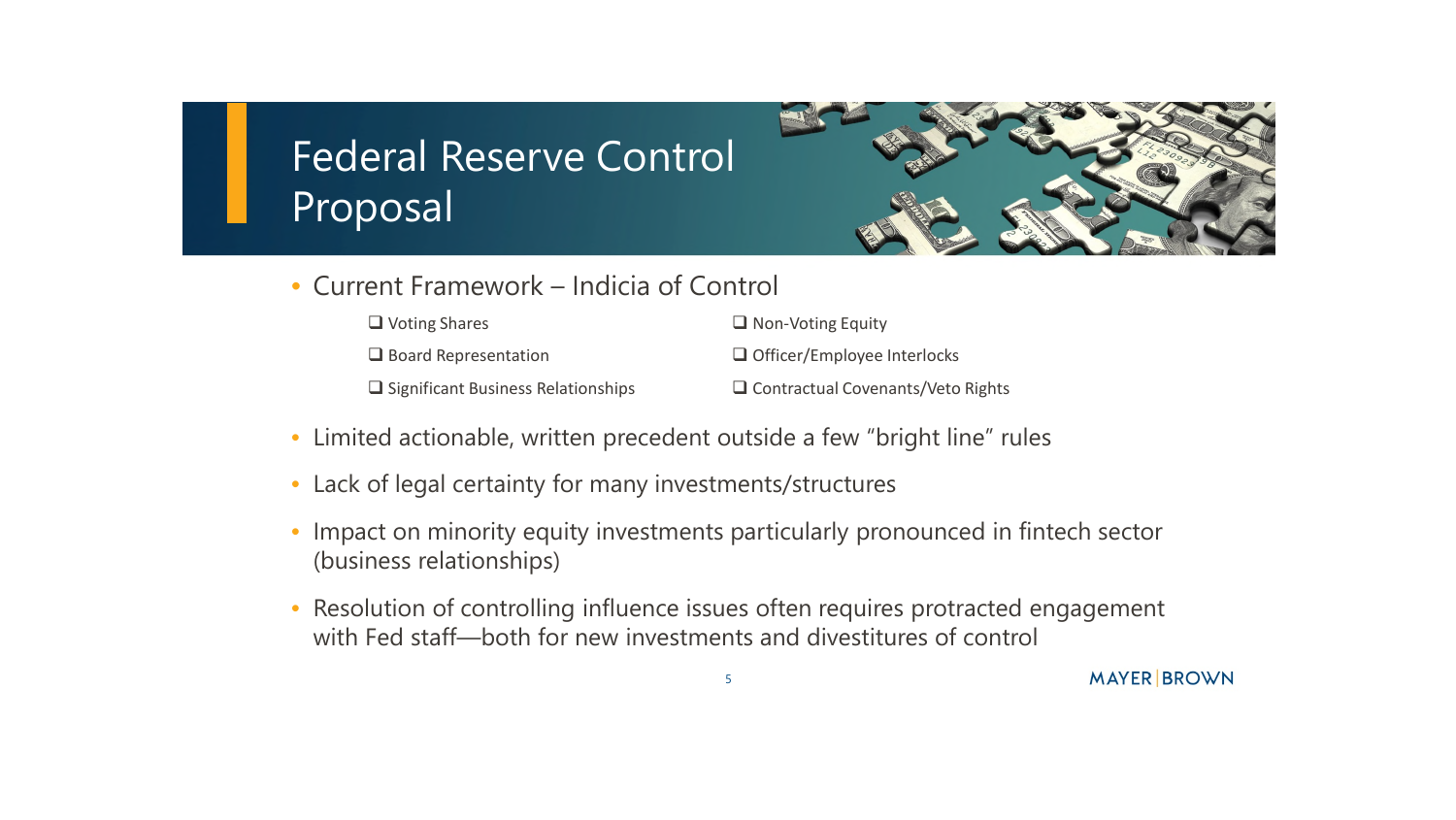

- Proposal to revise controlling influence rules issued by the Fed on April 23, 2019
	- 60-day comment period will conclude on July 15
- Intent is to clarify and provide greater transparency and predictability with respect to controlling influence determinations
	- Articulating/formalizing current Fed policy
	- Adopting more flexible/relaxed standards in certain areas
	- Adopting more restrictive standards in other areas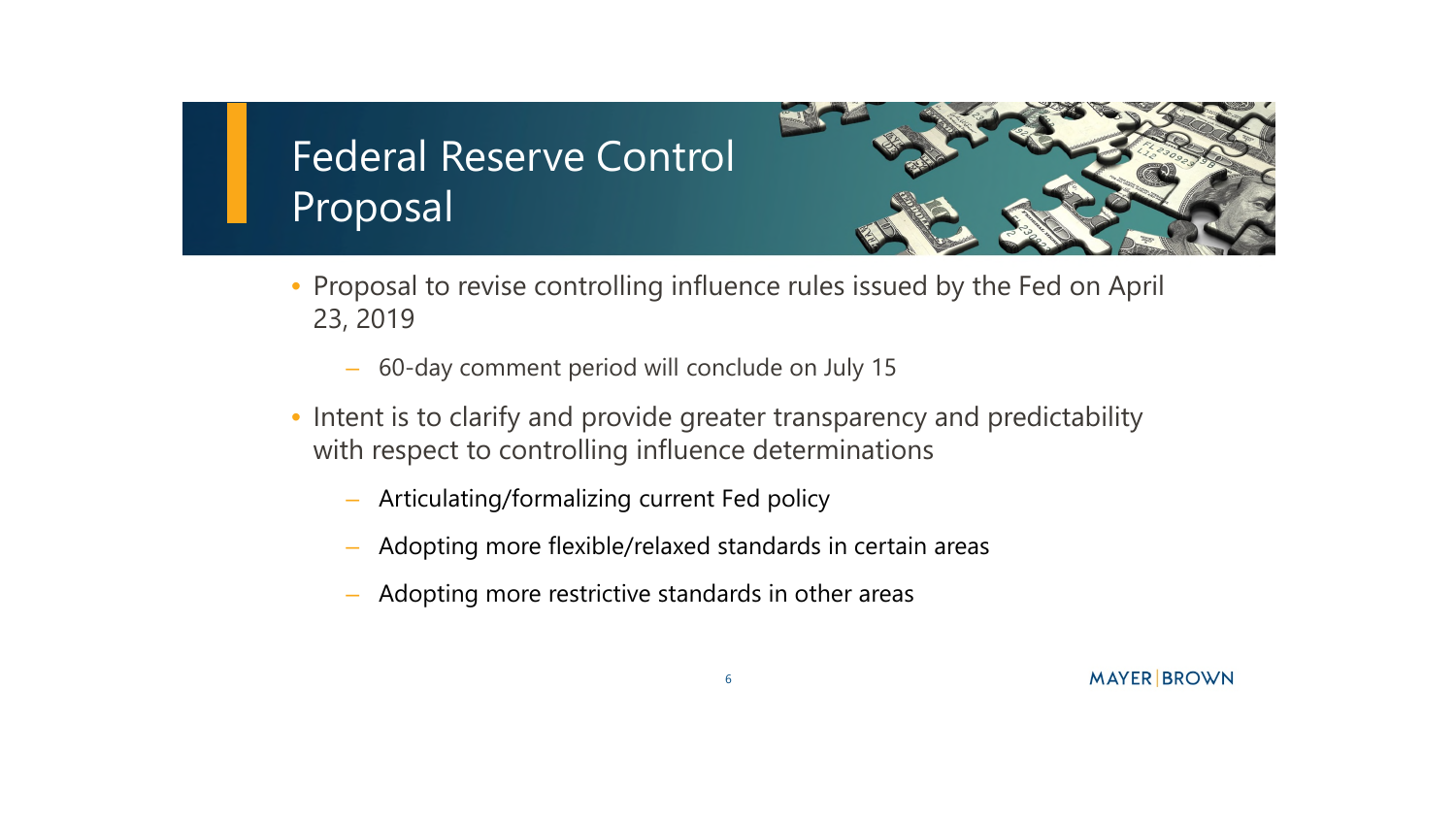

#### Tiered Framework of Presumptions

|                                                | Less than 5% voting         | 5-9.99% voting                                      | 10-14.99% voting                                                            | 15-24.99% voting                                                            |
|------------------------------------------------|-----------------------------|-----------------------------------------------------|-----------------------------------------------------------------------------|-----------------------------------------------------------------------------|
| <b>Directors</b>                               | Less than half              | Less than a quarter                                 | Less than a quarter                                                         | Less than a quarter                                                         |
| Director Service as<br><b>Board Chair</b>      | N/A                         | N/A                                                 | N/A                                                                         | No director representative is chair of<br>the board                         |
| Director Service on<br><b>Board Committees</b> | N/A                         | N/A                                                 | A quarter or less of a committee with<br>power to bind the company          | A quarter or less of a committee with<br>power to bind the company          |
| <b>Business</b><br>Relationships               | N/A                         | Less than 10% of revenues<br>or expenses            | Less than 5% of revenues or<br>expenses                                     | Less than 2% of revenues or<br>expenses                                     |
| <b>Business Terms</b>                          | N/A                         | N/A                                                 | <b>Market Terms</b>                                                         | <b>Market Terms</b>                                                         |
| Officer/Employee<br><b>Interlocks</b>          | N/A                         | No more than 1 interlock,<br>never CEO              | No more than 1 interlock, never CEO                                         | No interlocks                                                               |
| <b>Contractual Powers</b>                      | No management<br>agreements | No rights that significantly<br>restrict discretion | No rights that significantly restrict<br>discretion                         | No rights that significantly restrict<br>discretion                         |
| <b>Proxy Contests</b><br>(directors)           | N/A                         | N/A                                                 | No soliciting proxies to replace more<br>than permitted number of directors | No soliciting proxies to replace more<br>than permitted number of directors |
| <b>Total Equity</b>                            | Less than one third         | Less than one third                                 | Less than one third                                                         | Less than one quarter                                                       |
|                                                |                             |                                                     |                                                                             | $\left\{1,1\right\}$                                                        |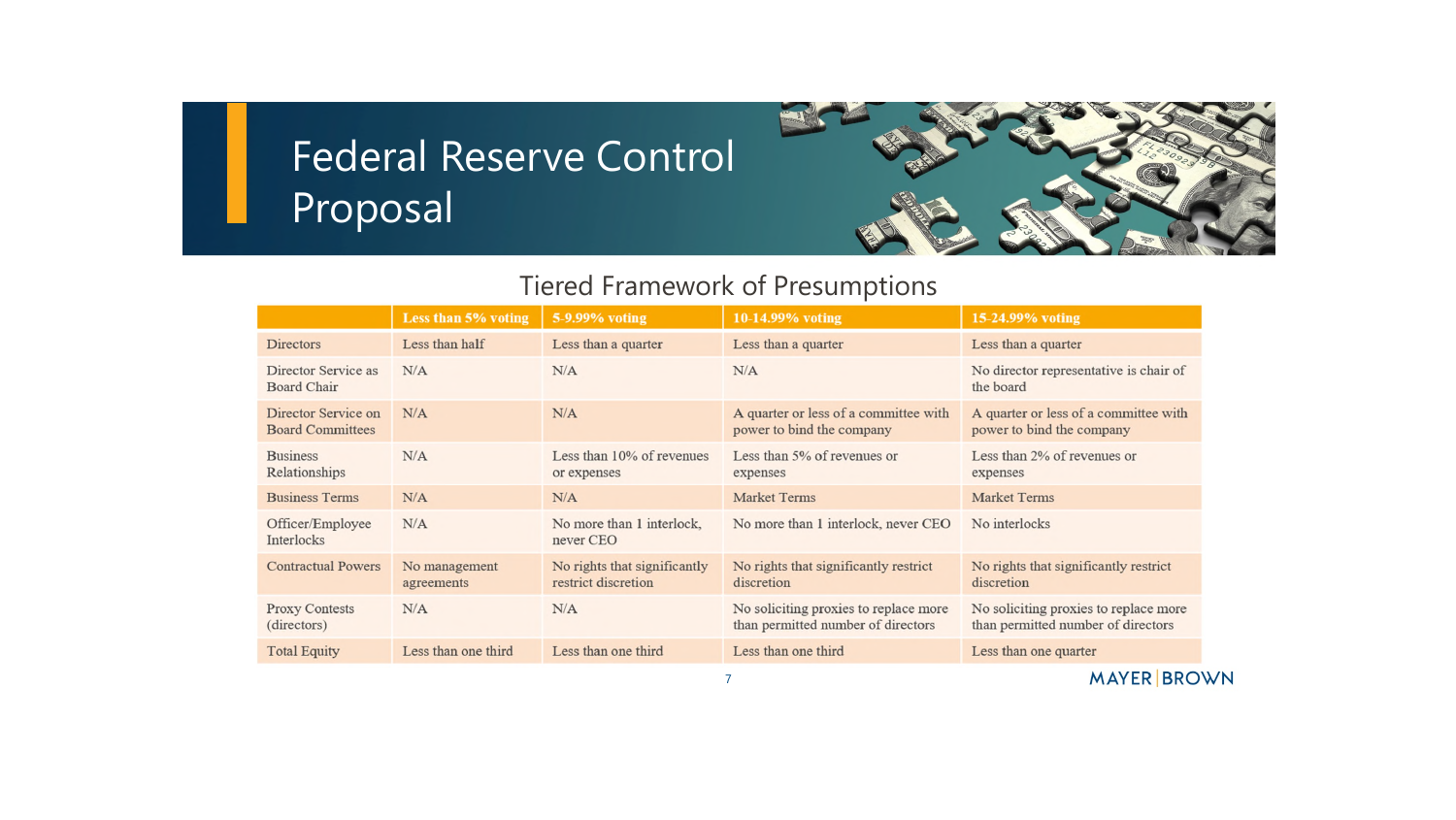- Tiered framework largely satisfies the objectives of clarity and transparency, though maintains Fed's general approach of focusing on potential rather than actual control
- Predictability will depend on Fed's commitment to honor the presumptions

*Absent unusual circumstances, the Board generally would not expect to find that a company controls another company where the first company is not presumed to control the second company under the [Proposal].*

- Revival of presumption of non-control for investors holding less than 5% of voting shares
	- No business relationships test, no controlling influence based on consent/veto rights (including rights arising in connection with a financing arrangement for the same company)
- More restrictive framework for investors holding 15%-24.99% of voting shares
	- Control presumed if investor generates just 2% of revenues/expenses, has any non-market terms relationships, any limiting contractual rights, or any interlocks
	- Business relationship test at this level is more restrictive than current Fed policy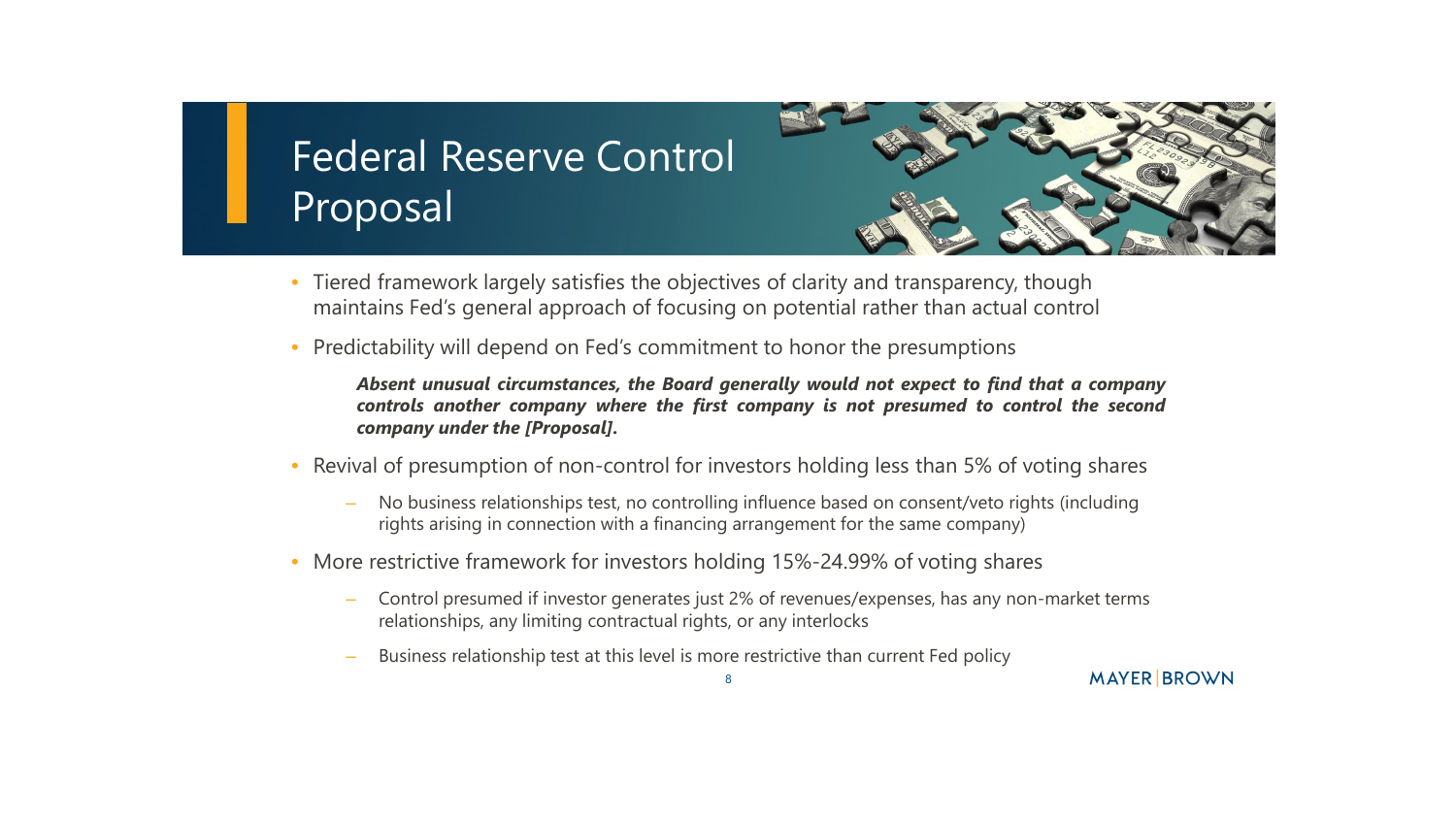Critiques of the Tiered Framework and Areas for Industry Comment

- Overall, business relationship limits still problematic for many BHC/FHC investors, especially at higher end of the voting interest spectrum
	- Particularly true for fintech and other startups with limited/unpredictable revenue
	- Query appetite among BHC investors for taking ~20% voting interest in a fintech or other portfolio company where business relationships are all but prohibited (2% of revenues/expenses)
- No consideration given to presence of larger, countervailing (even majority) shareholders
- Proposal does not confirm that presumed non-controlling investments below 5% of voting shares are also "passive" for purposes of section 4(c)(6)
- Concept of "limiting contractual rights" very broad; no allowance for rights related to matters that would significantly and adversely affect a particular minority investor or class of minority investors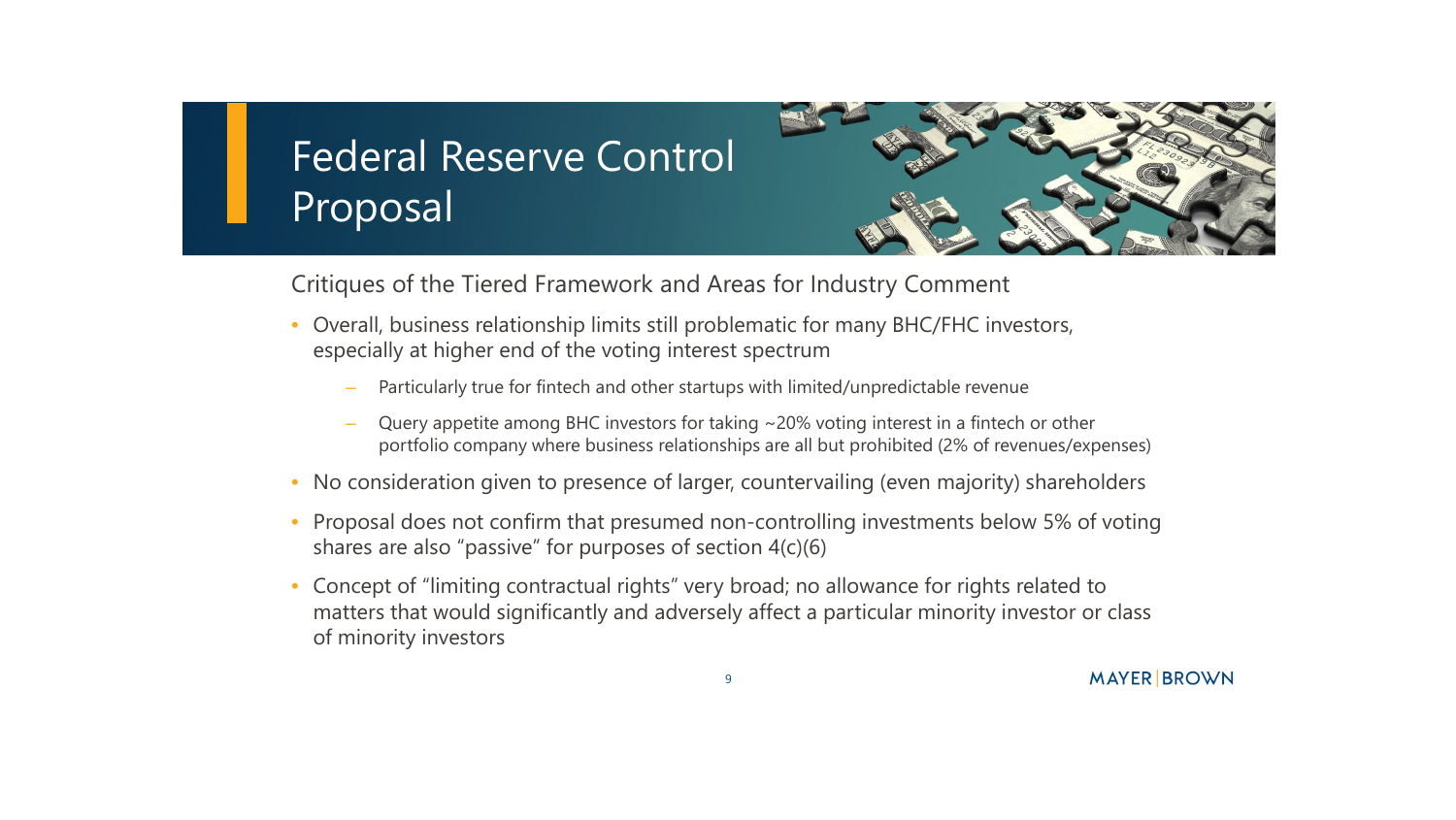

#### Presumptions Outside the Tiered Framework

- "Advise Plus 5" Presumption for Investment Funds
	- Proposal would include a presumption of control whenever a BHC (i) serves as investment adviser to an investment fund and (ii) controls 5% or more of a class of voting securities or 25% or more of total equity
	- Would apply to both registered and unregistered funds
	- Seeding period exception, but limited to just one year (contrary to Volcker)
- Consolidation under US GAAP
	- Proposal would include a presumption of control with respect to any entity that is required to be consolidated under US GAAP
	- Potentially significant impact on ABCP conduits in particular (FBOs)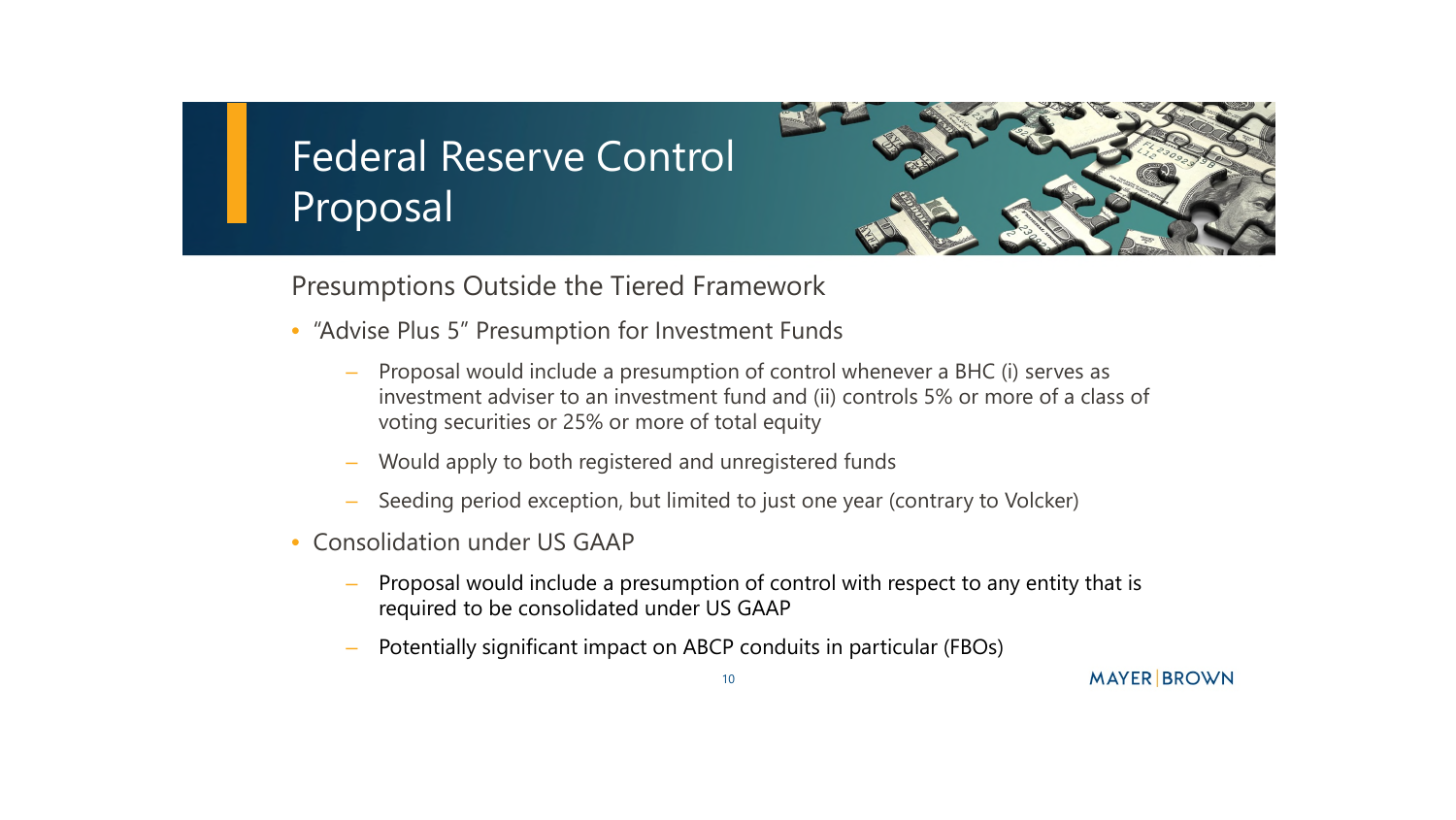

#### Divestitures of Control

- Current Framework
	- Traditionally, divesting control of an existing subsidiary required reduction of interest to at least 10% and often 5% of voting shares, with no other relationships
- Proposed Framework
	- Retains general concept of residual control requiring that relationship be reduced to a level below what would have been permitted *ex ante*
	- But proposal would liberalize these standards, generally permitting recognition of divestiture at 15% and, after a two-year waiting period, at 15%-24.99% (if no presumptions are triggered)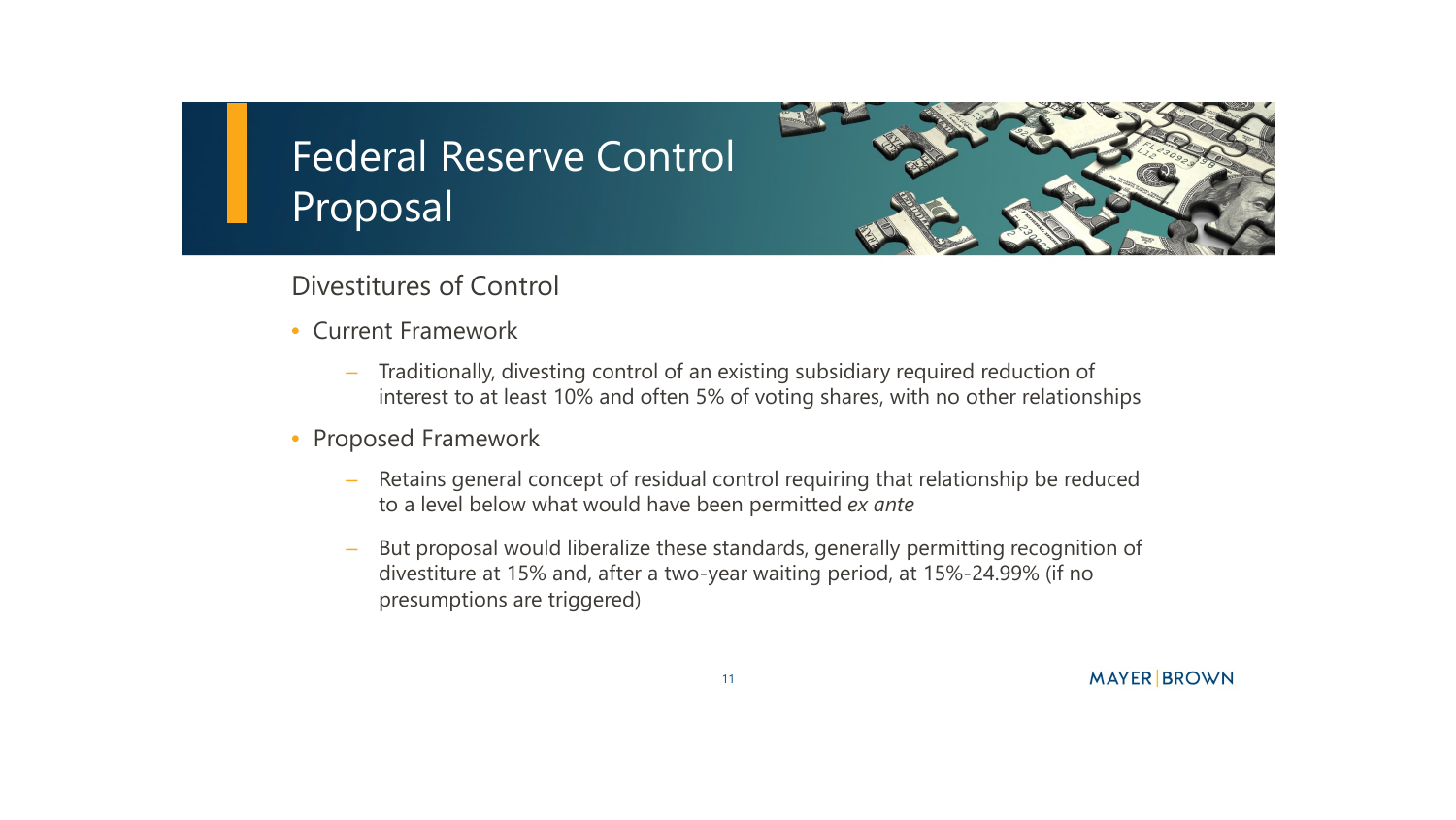

**MAYER BROWN** 

Other Key Issues and Takeaways

- Downsides of Clarity and Transparency
	- As "soft" law is committed to regulation through notice and comment rulemaking, more difficult to take positions with respect to certain "borderline" investments (including those outside the US with little or no US nexus or US supervisory interest)
	- Proposal may require potentially significant overhaul of BHCA compliance policies and procedures, monitoring systems, global mapping of relationships
- Rigid, Bright Line Approach
	- No "credit" for the absence of other indicia of control (e.g., where an investor has no board member or where influence is limited by an unaffiliated, larger shareholder)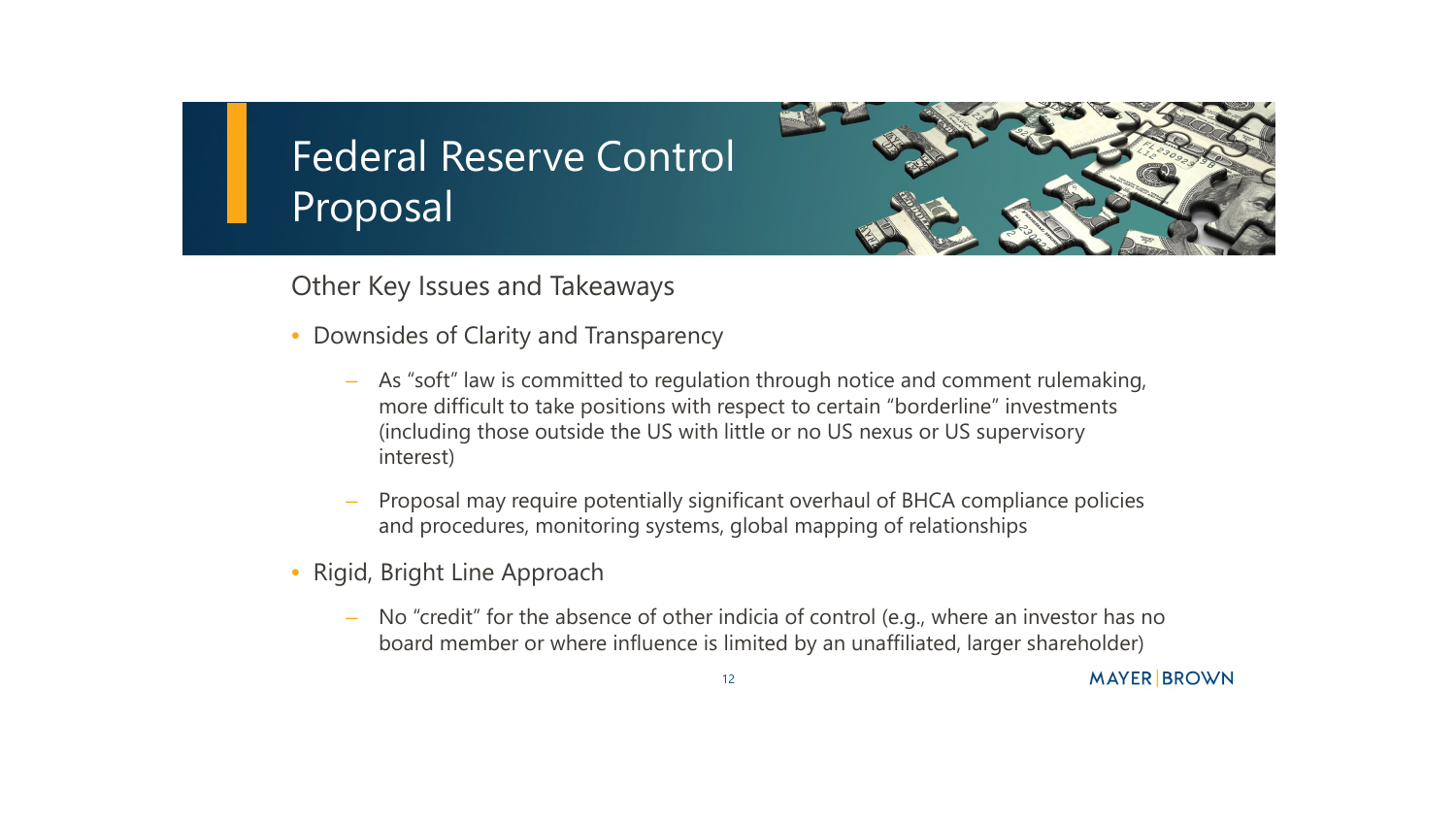

Other Key Issues and Takeaways

- Impact on Existing Investments/Structures
	- No discussion in proposal regarding impact on existing investments and relationships or potential need for phase-in period/grandfathering
	- Not clear what the impact will be on entities that have entered into passivity commitments
- Activists and Other BHC Investors
	- Same rules will apply to investors in publicly trades BHCs
	- More permissive environment for activist funds and other investors to seek change—e.g., board representation/roles, proxy contests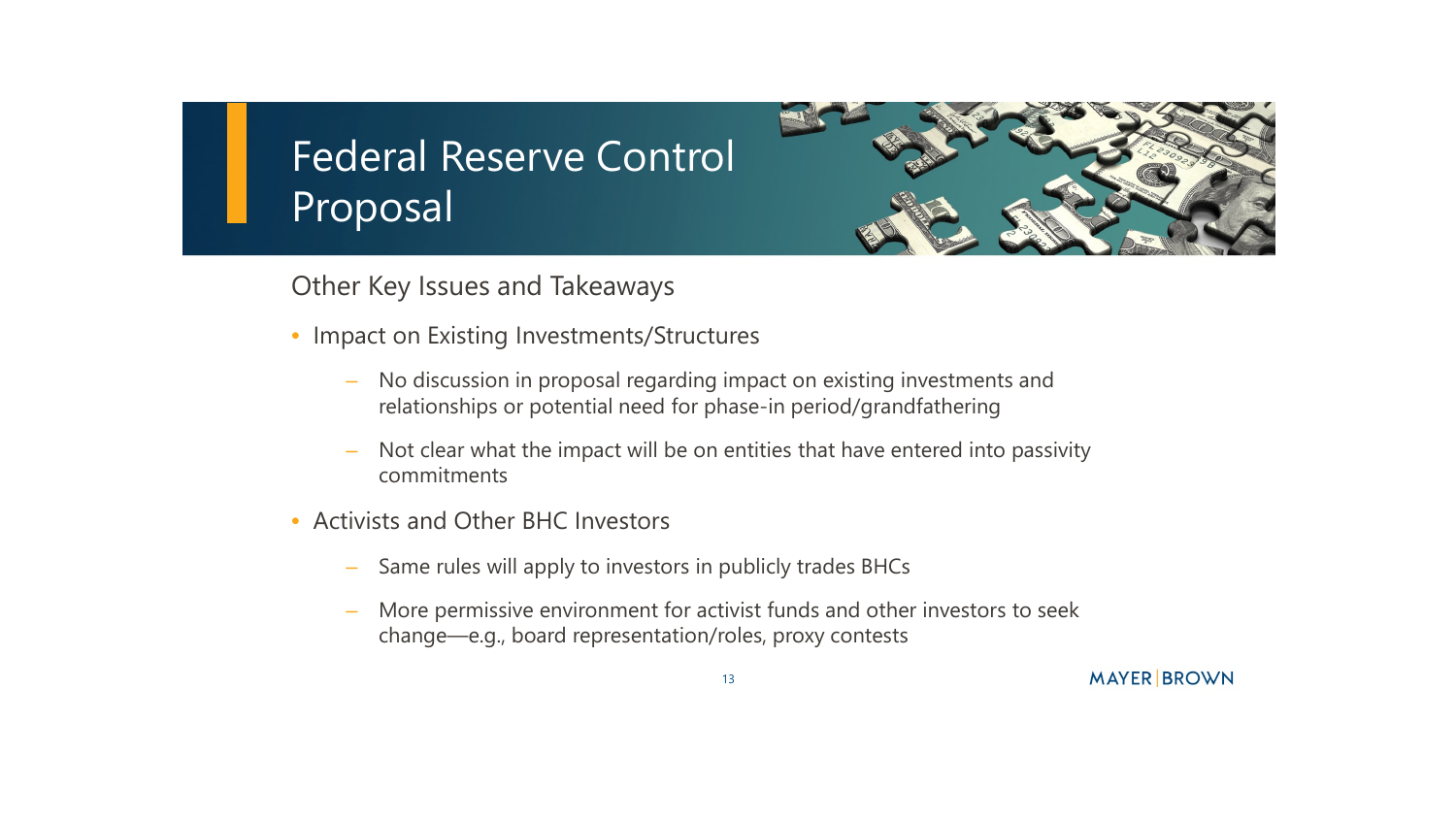

- Dodd-Frank Act § 165 imposed enhanced prudential standards (EPS) on larger US BHCs/SLHCs and FBOs
	- Implemented by Regulation YY in 2014
- EGRRCPA § 401 increased threshold for applying EPS and authorized the Fed to tailor application of EPS
- The Fed issued proposals in October 2018 to tailor EPS for US BHCs/SLHCs and to modify liquidity and other EPS
- Comparable proposals for FBOs and IHCs issued in April 2019
	- Comment period ending June 21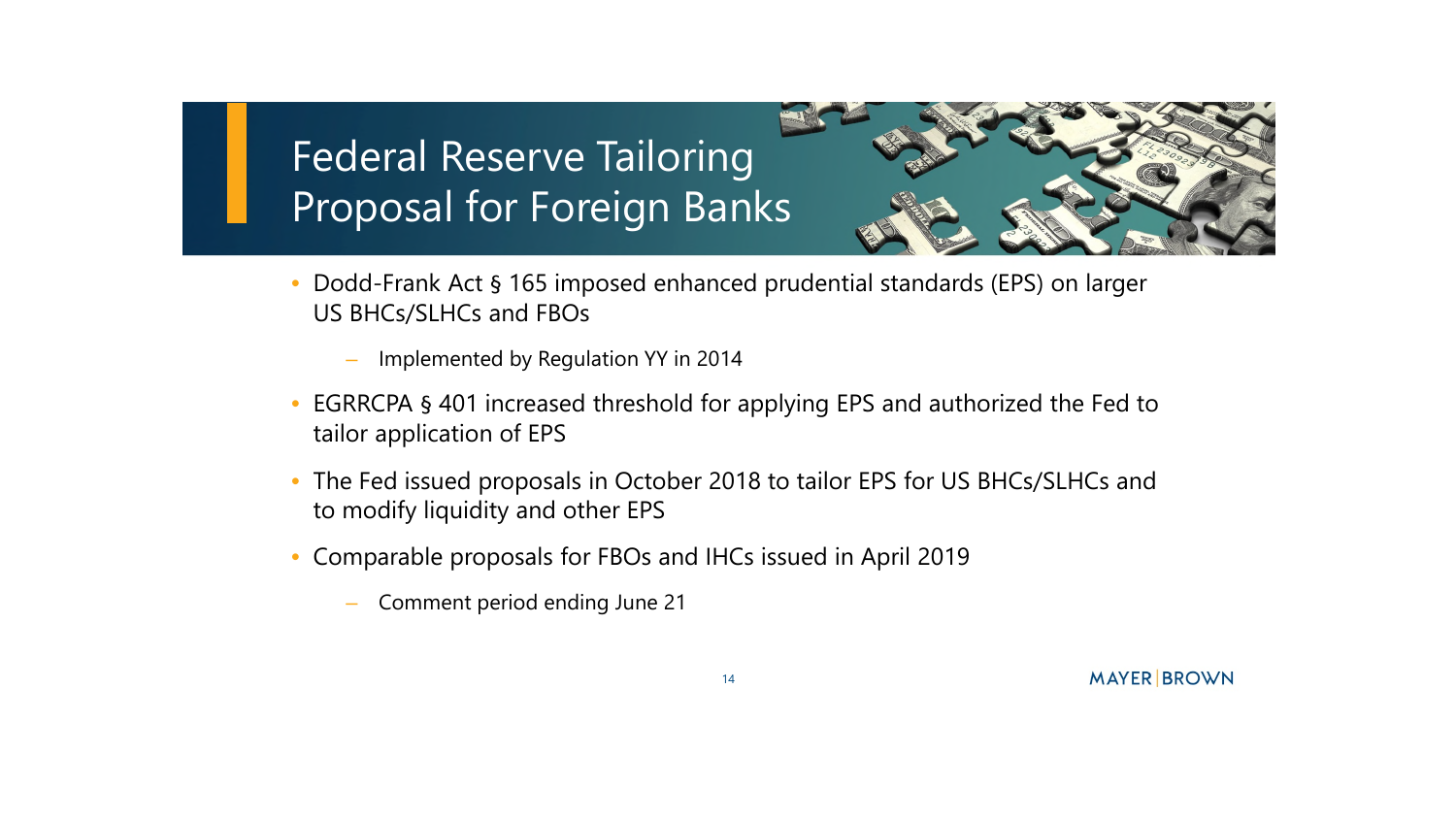

- Purpose of the FBO proposal
	- Align FBO rules with BHC/SLHC proposal consistent with national treatment and competitive equity
	- Implement EGRRCPA policy to tailor EPS to size and risk profile of financial institution
	- Implement Fed policy to make regulation more simple, transparent and efficient
	- Protect US financial stability from risk posed by US operations of FBOs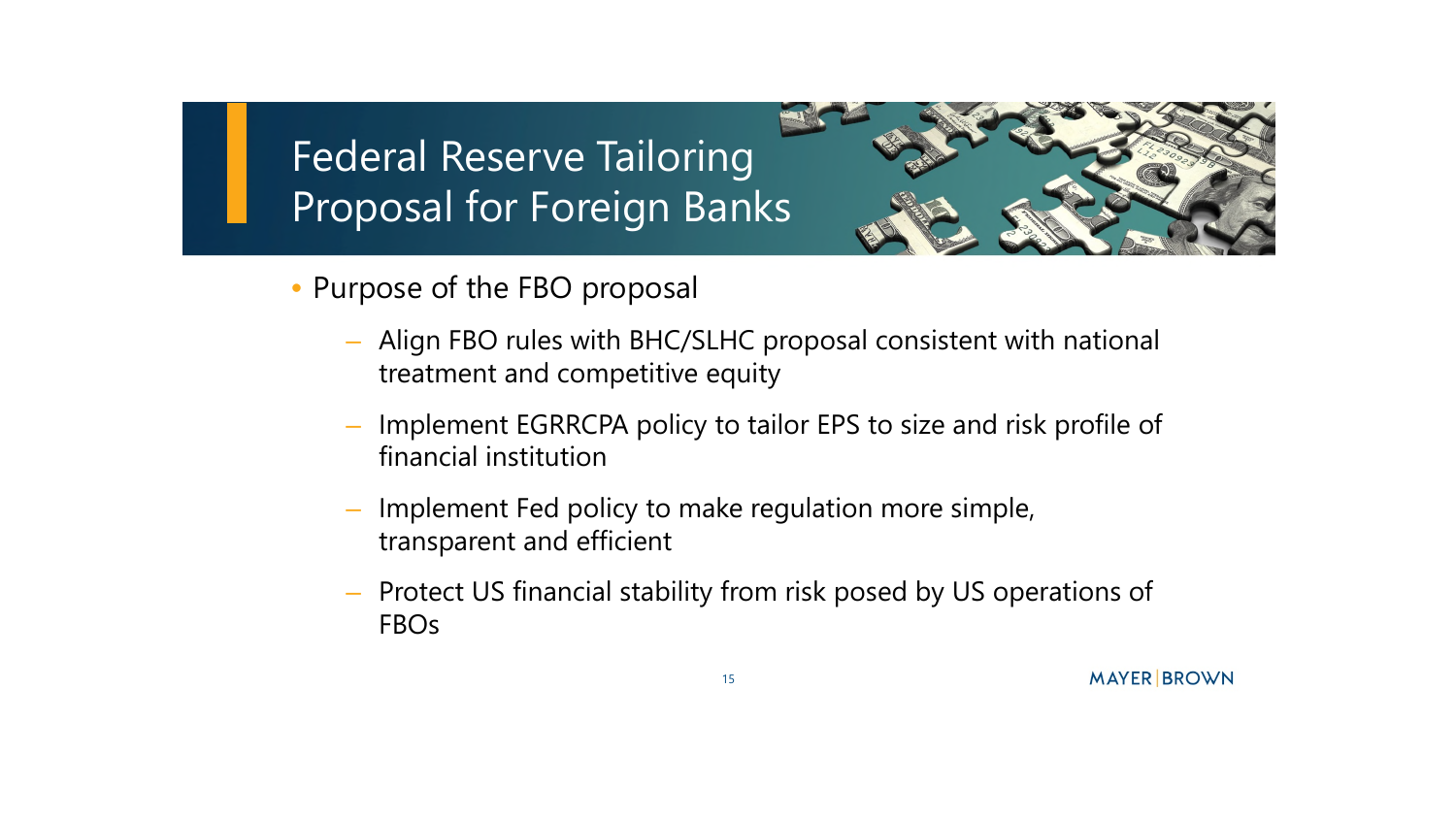

- Summary of Impact of Proposal
	- The size of and presence/absence of risk factors at US operations of FBOs will determine the level of stringency of EPS in three risk level "categories"
	- Both the FBO and its IHC are categorized on the basis of the combined US operations -- this means for example that the IHC can be subjected to higher EPS (other than capital) by virtue of risk factors in the US branches and agencies
	- Meanwhile, the Fed is also asking for comment on whether branches and agencies should be subject to standardized liquidity requirements, i.e., LCR and NSFR, that apply to US banking organizations
	- The proposal would strengthen the trend towards ring fencing of an FBO's US operations and would create more regulatory incentives for FBO's to reduce their US footprint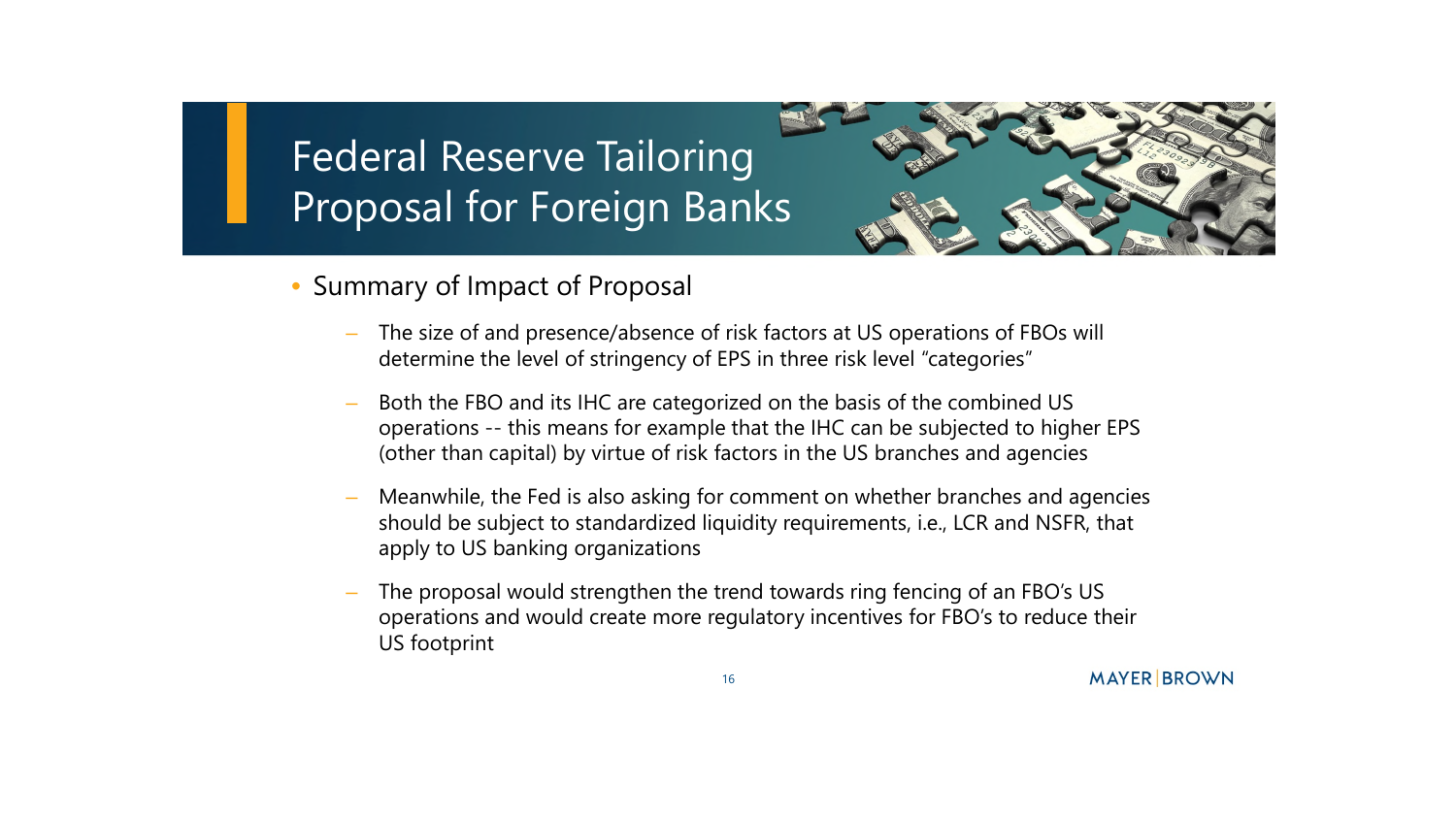

- US risk profile factors used in determining the EPS category
	- **Combined US Assets:** Sum of the consolidated assets of each top-tier US subsidiary of an FBO (excluding so-called "2(h)(2) companies") and the total assets of each US branch and US agency
	- **Cross-Jurisdictional Activity ("CJA"):** Sum of the cross-jurisdictional assets and liabilities of an FBO's combined US operations or its US IHC, excluding intercompany liabilities and collateralized intercompany claims
	- **US Weighted Short-Term Wholesale Funding ("wSTWF"):** Weighted amount of funding obtained from wholesale counterparties, retail brokered deposits and sweeps with a remaining maturity of one year or less, including exposures between the US operations and non-US affiliates
	- **US Off-Balance Sheet Exposure:** Difference between the total exposure and on-balance sheet assets of an FBO's combined US operations
	- **US Nonbank Assets**: Sum of the assets of US nonbank subsidiaries and equity investments in unconsolidated US subsidiaries (excluding 2(h)(2) companies)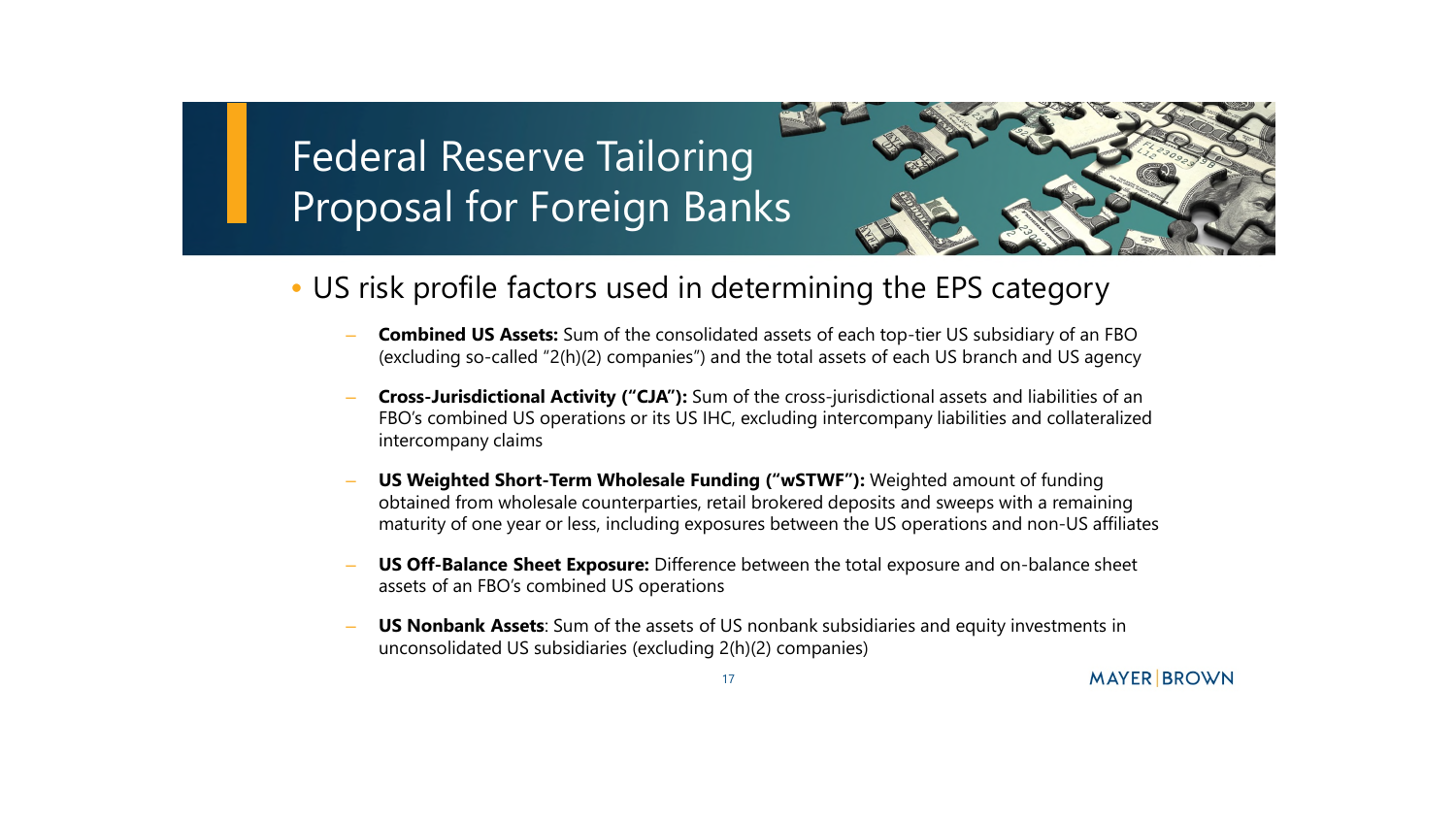

• Category II: FBOs and IHCs with (i) \$700B or more in combined US assets or (ii) \$100B or more in combined US assets and \$75B or more in CJA would be subject to the following standards:

| <b>FBO (Combined US Operations)</b>                                           | <b>US IHC</b>                                                                                       |
|-------------------------------------------------------------------------------|-----------------------------------------------------------------------------------------------------|
| Liquidity risk management requirements,<br>including daily FR 2052a reporting | Annual CCAR exercise and company-run and supervisory stress<br>testing, including FR Y-14 reporting |
| Monthly internal liquidity stress testing                                     | Annual capital planning, including assessment by Fed                                                |
| Liquid asset buffer requirements                                              | Monthly internal liquidity stress testing                                                           |
| <b>SCCL</b>                                                                   | <b>Modified SCCL</b>                                                                                |
| Home-country capital stress testing                                           | US capital standards, including the SLR, CCB (if applicable) and<br><b>AOCI</b> recognition         |
| Risk committee, risk management and chief<br>risk officer requirements        | Daily LCR and NSFR requirements                                                                     |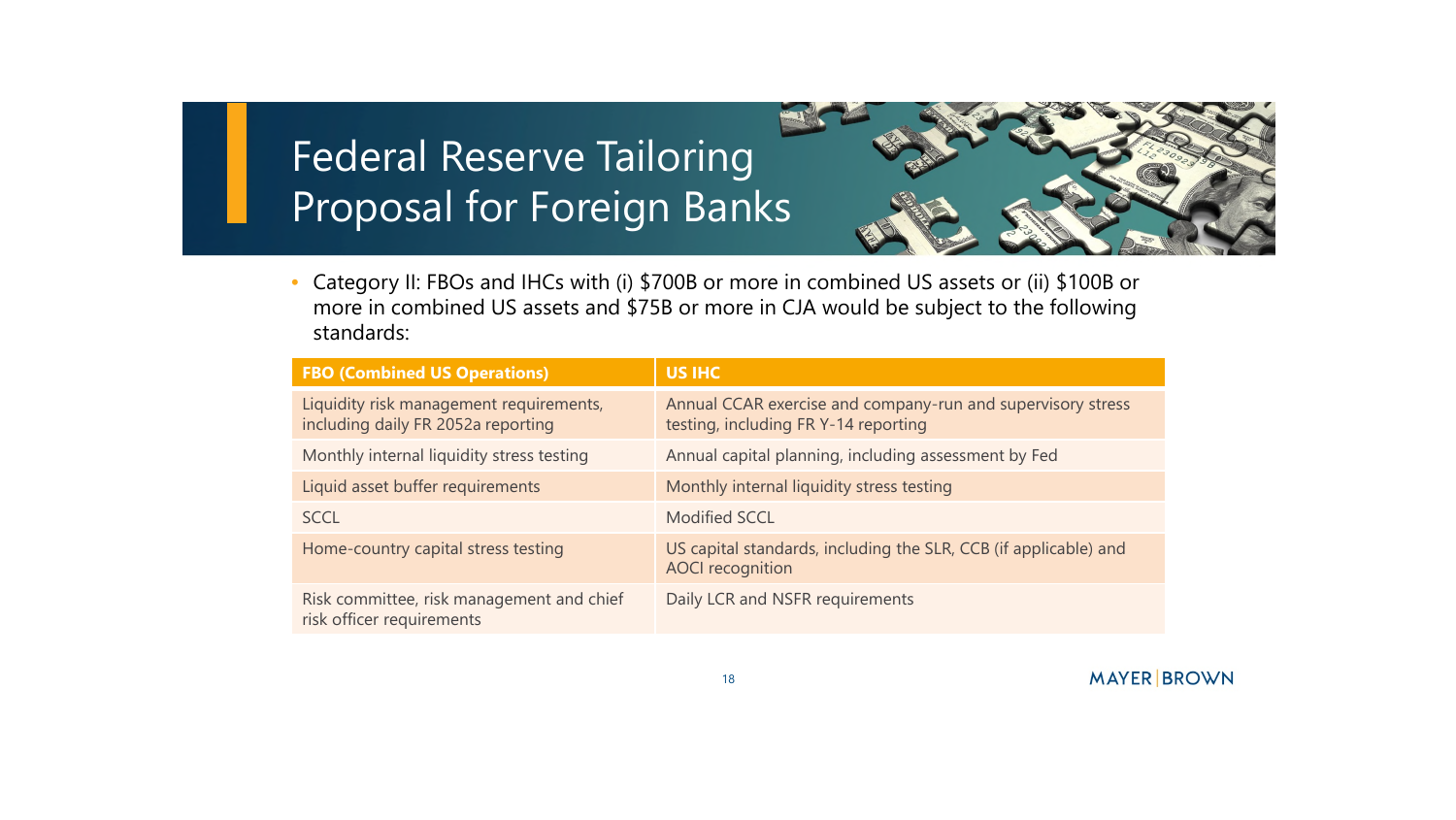

• Category III: FBOs and US IHCs that are not in Category II but have (i) \$250B or more in combined US assets or (ii) \$100B or more in combined US assets and \$75B or more of US nonbank assets, US wSTWF or US off-balance sheet exposure would be subject to the following standards:

| <b>FBO (Combined US Operations)</b>                                                | <b>US IHC</b>                                                                                                                                               |
|------------------------------------------------------------------------------------|-------------------------------------------------------------------------------------------------------------------------------------------------------------|
| Liquidity risk management<br>requirements, including monthly FR<br>2052a reporting | Annual CCAR exercise and company-run and supervisory stress testing,<br>including FR Y-14 reporting, but with biennial disclosure of company-run<br>results |
| Monthly internal liquidity stress testing                                          | Annual capital planning, including assessment by Fed                                                                                                        |
| Liquid asset buffer requirements                                                   | Monthly internal liquidity stress testing                                                                                                                   |
| <b>SCCL</b>                                                                        | <b>Modified SCCL</b>                                                                                                                                        |
| Home-country capital stress testing                                                | US capital standards, including the SLR and CCB (if applicable)                                                                                             |
| Risk committee, risk management and<br>chief risk officer requirements             | Daily LCR and NSFR requirements (reduced to 70 percent to 85 percent<br>of the full requirements for IHCs with less than \$75B in wSTWF)                    |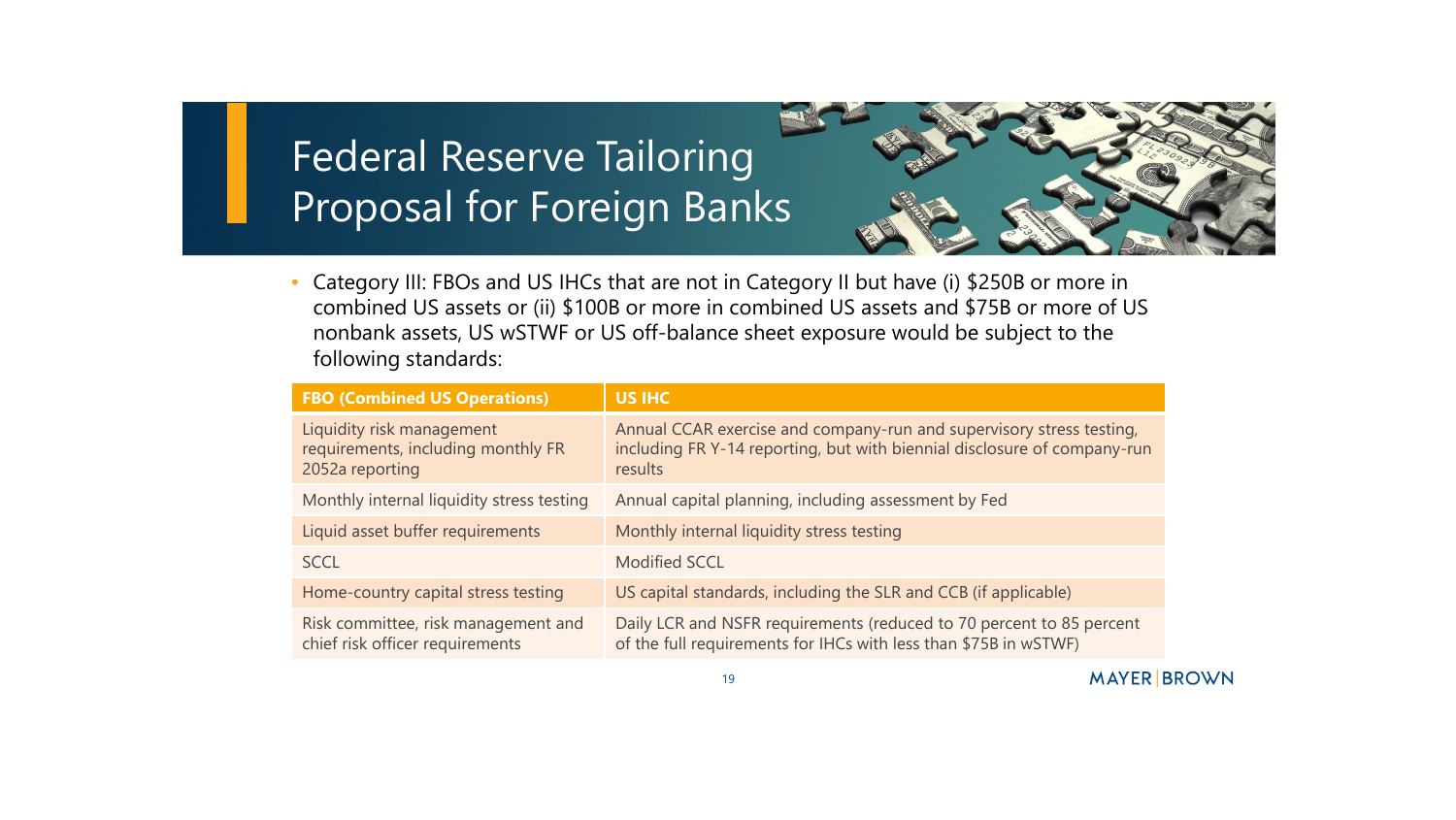

• Category IV: FBOs and US IHCs that are not in Categories II or III but have at least \$100B in combined US assets would be subject to the following standards:

| <b>FBO (Combined US Operations)</b>                                                                 | <b>US IHC</b>                                                                                                                 |
|-----------------------------------------------------------------------------------------------------|-------------------------------------------------------------------------------------------------------------------------------|
| Reduced liquidity risk management<br>requirements but still including monthly FR<br>2052a reporting | Biennial CCAR exercise and company-run and supervisory<br>stress testing, including FR Y-14 reporting                         |
| Quarterly internal liquidity stress testing                                                         | Reduced annual capital planning, including assessment by Fed                                                                  |
| Reduced asset buffer requirements                                                                   | Quarterly internal liquidity stress testing                                                                                   |
| SCCL (only if the FBO has \$250B or more in total<br>consolidated assets on a global basis)         | US capital standards                                                                                                          |
| Home-country capital stress testing                                                                 | Monthly LCR and NSFR requirements (reduced to 70 percent to<br>85 percent of the full requirements) if wSTWF is \$50B or more |
| Risk committee, risk management and chief risk<br>officer requirements                              |                                                                                                                               |
|                                                                                                     | $1.1.11$ $\mu$ $\mu$ $\mu$ $\mu$ $\mu$                                                                                        |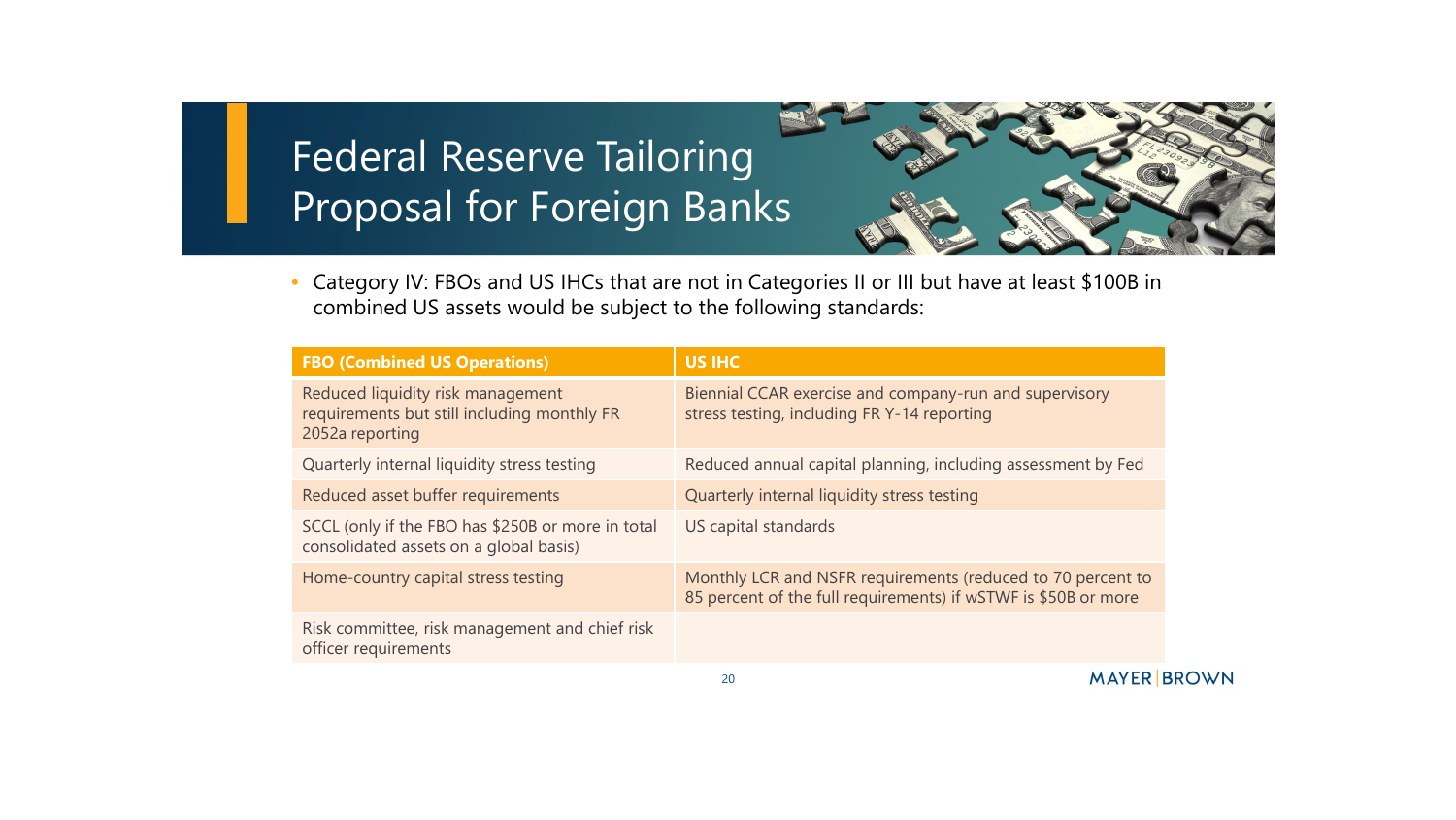

• Uncategorized: FBOs and US IHCs with at least \$50B in global total consolidated assets would not be assigned to one of the Categories but would remain subject to certain prudential standards, including the following:

| <b>Uncategorized FBOs with these Assets</b> |                                                  | <b>Requirements</b>                                                                                                                                     |
|---------------------------------------------|--------------------------------------------------|---------------------------------------------------------------------------------------------------------------------------------------------------------|
| <b>Global Assets</b>                        | <b>US Assets</b>                                 |                                                                                                                                                         |
| \$250B or more                              | <b>Combined US assets</b><br>of less than \$100B | Would continue to be required to comply with US single-counterparty credit<br>limits and home-country liquidity stress testing and capital requirements |
| \$100B or more                              | US non-branch assets<br>of \$50B or more         | Would continue to be required to establish a IHC                                                                                                        |
| \$100B or more                              | <b>Combined US assets</b><br>of \$50B to \$100B  | Would continue to be required to satisfy US risk committee, chief risk officer<br>and risk management requirements                                      |
| \$100B or more                              | <b>Combined US assets</b><br>of less than \$100B | Would continue to be required to comply with home-country capital stress<br>testing requirements                                                        |
| \$50B to \$100B                             | N/A                                              | Would continue to be required to comply with US risk committee requirements                                                                             |

21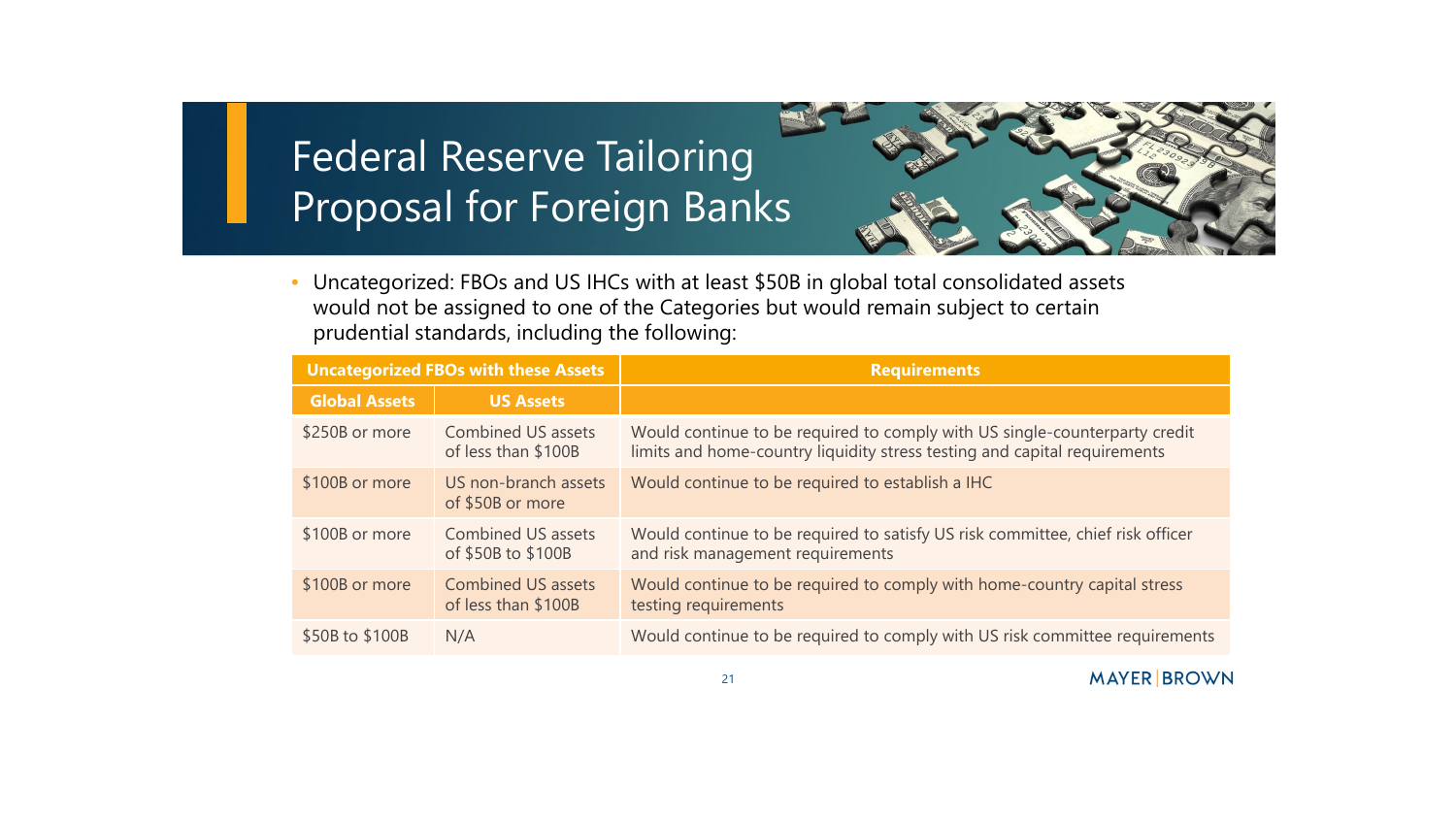

- US branches and agencies of FBOs currently are not subject to standardized liquidity requirements (i.e., LCR and NSFR)
	- Fed has requested comment on whether it should impose standardized liquidity requirements on US branches and agencies
	- Contemplates imposing LCR-like requirement, but also may impose NSFR-like requirement
	- Calculation might be based on size and risk profile of combined US operations or asset size of US branch network
	- Would be subject to another round of notice and comment rulemaking before being adopted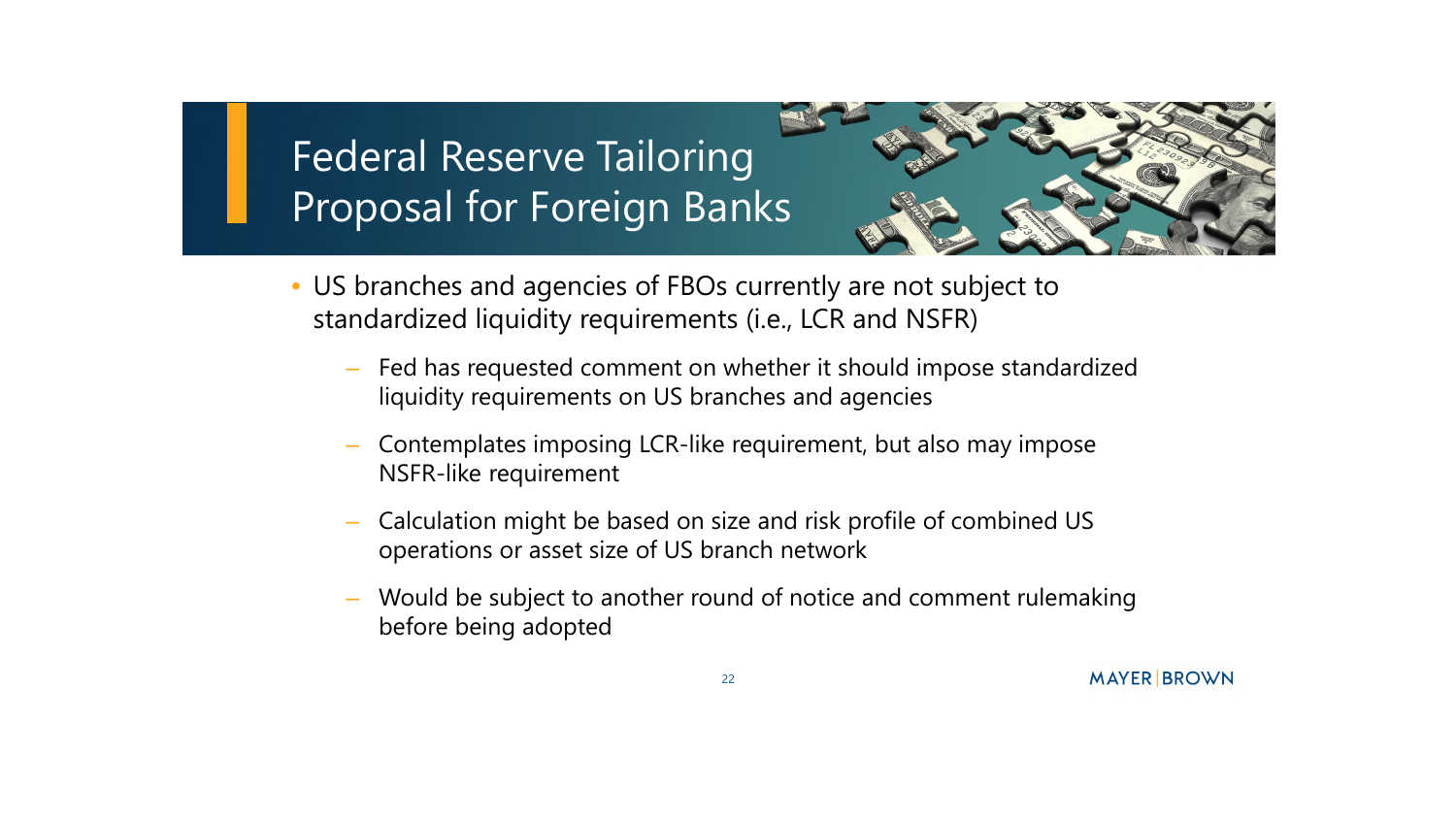## Federal Reserve and FDIC Proposals for Resolution Planning

- The Fed and FDIC issued a proposal in April 2019 to revise resolution planning requirements for US BHCs and FBOs
- Resolution planning proposal would use the system of Categories from the tailoring proposals
	- Reduce the number of filers and frequency of submissions
	- Streamline the content required to be submitted in resolution plans
	- Revise the ways in which critical operations are identified
	- Clarify various aspects of the requirements
	- Establish a transition period for phasing in the revised requirements